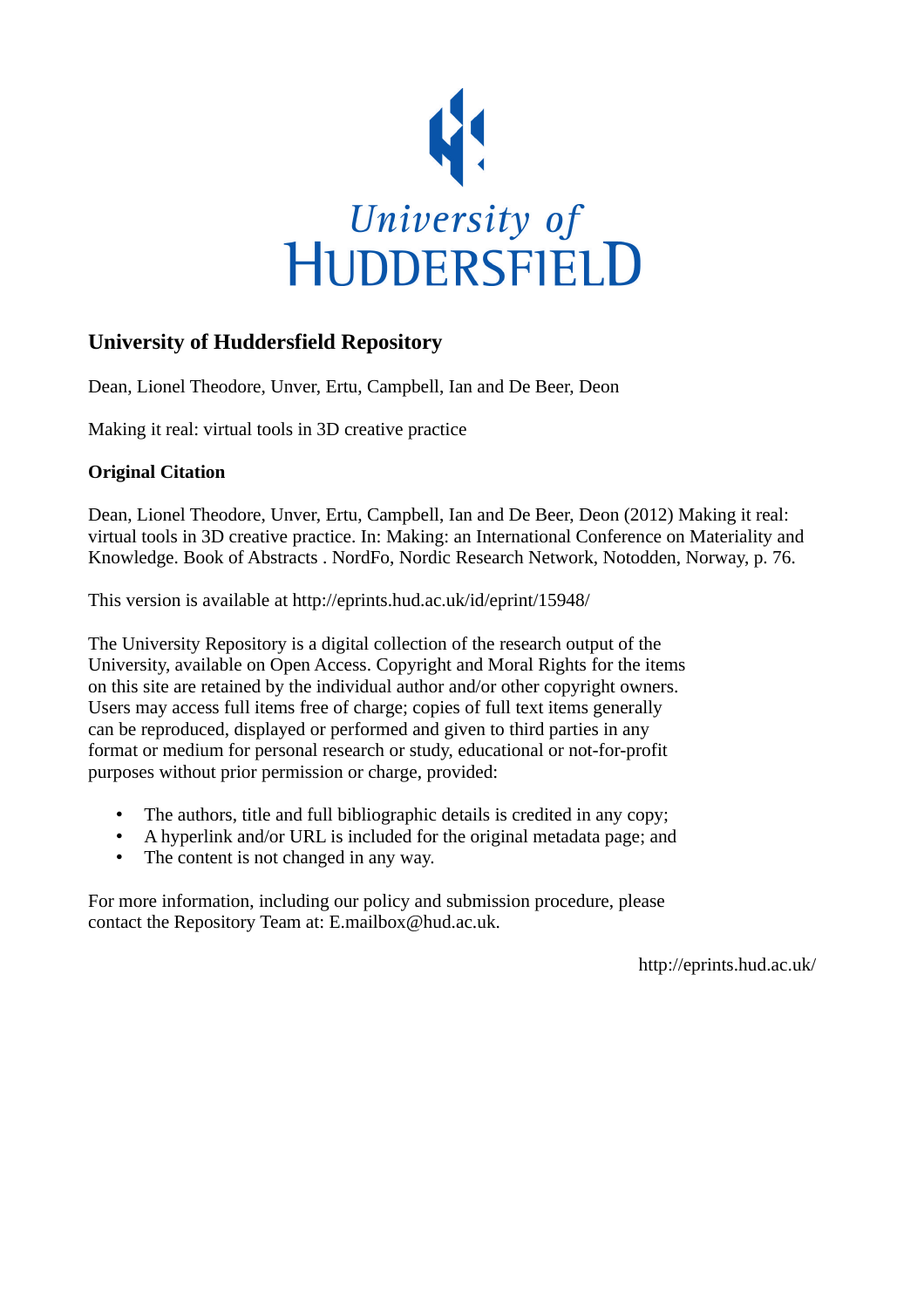# **Making it real: virtual tools in 3D creative practice**

Dr Lionel T Dean, Dr Ertu Unver, Dr Ian Campbell and Professor Deon De Beer

### **Abstract**

FutureFactories is a design research project exploring the creative possibilities afforded by digital design and manufacturing technologies. A specific aim of the project is mass individualisation; the industrial scale production of one-off artefacts. Tangible products would 'printed' direct from virtual meta-designs using additive manufacturing (Atkinson 2003). Distinct from mass customisation, where the product is configured to a specific consumer need or desire, individualisation involves introducing elements of random variance similar to the idiosyncrasy seen in natural forms.

In the initial research a computational design approach was adopted in which computer scripts were used to 'drive' parametric CAD models (Unver 2003). A barrier to the adoption of such systems however, is the level of programming involved. Methodologies were developed to simplify the task such a Constructive Solid Geometry, CSG, building block approach (Dean 2009) whereby complex geometries are 'assembled' from pre-defined primitives. In spite of this development programming remained a significant burden. A commercial desire to simplify further had to be balanced against an audience demand for ever more dramatic changes in geometry.

A potential solution came from looking outside of object centred product design to the virtual realm and to digital visualisation and simulation tools developed for diverse industries such as cinema and applied mechanics. This paper explores, through a series of case studies, the adoption and adaption of virtual modelling tools in 3D creative practice. Functional product design outputs are examined along with the practicality of the methodologies used to create them. As the transition between the digital and the real becomes increasingly simple, the virtual realm is set to become an ever more fruitful creative playground for 3D design and craft practitioners.

#### **KEYWORDS**

## **Additive Manufacturing, Digital Manufacturing, Mass-Individualisation, Mass-Customisation, Computational Design, Augmented Reality**

#### **1.0 Fluid dynamics**

Film and game industry techniques for recreating the world around us are becoming ever more effective and detailed. Despite their focus on the virtual realm, these systems offer significant potential as 3D design tools. The droplet lamp series is a collaboration between the author and Dr Ertu Unver an expert in digital animation and visualisation techniques for the design industry at the University of Huddersfield.

Methods for the animation and rendering of natural phenomena, such as fluid, fire, smoke, bubbles, cloud and non-Newtonian flow are increasing in power and sophistication to meet the leisure industry's demand for ever greater photo-realism. In this research computational fluid dynamics and physics based animation techniques have been employed to generate 3D form and to create individualised design iterations. The complex and seemingly random behaviour of water, real or modelled, offers significant potential for creating variation within a theme. Moreover, given the ubiquity of water and the role it plays in our daily lives, it is something everyone can relate to.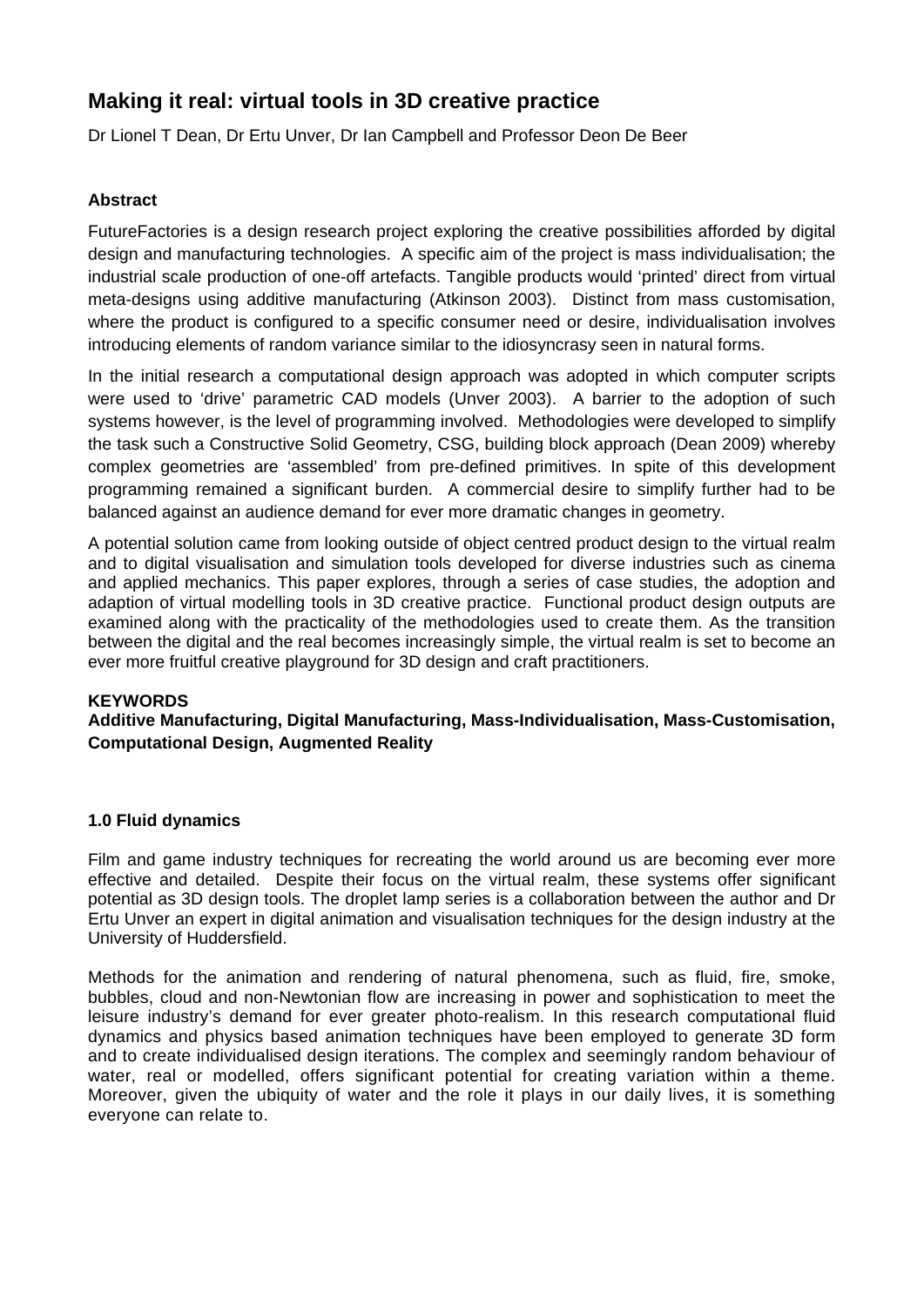Computational fluid dynamics is a branch of physical science concerned with the modeling of fluid mechanics problems using computers. These techniques have become increasingly adopted by computer graphics disciplines for visualisation. Given a virtual 3D scene, an initial condition and a set of fluid behaviour parameters, a simulation package will model a dynamic liquid body forward in time based, at some level, on physics algorithms. Fluid behavior is complex and multi-scale; small splashes and foams may play on the edges of much larger bodies. Realistic representation requires fine resolution and there is a trade-off between the authenticity of fluid motion and the time and computational power required for simulation. In computer graphics industry the sophistication of experience required can vary from the Hollywood movie to real-time games played on hand-held devices. Unlike their fluid engineering counterparts, which may for example consider subtleties such as the temperature difference between the air and the water, graphics applications require only a plausible depiction of the phenomena. Almost everyone however will have experienced a wide variety of fluid behavior from crashing waves to pouring milk and will have and appreciation of what to expect. Pouring milk was cited by Dreamworks partner Jeffrey Katzenberg as "the hardest shot" in the film Shrek (Hiltzig 2001). Katzenberg goes on to decry realism stating" "Photorealism holds little or no interest for me. To me, the reason to animate something is to push it further from a realistic human character. If you could photograph somebody, why would you animate them?"

Finite Element Analysis (FEM) has been common in engineering computation since its invention in the 1950's. In FEM a continuum is divided into discreet elements for computational purposes and these individual elements connected together in a topological mesh. The mesh ensures stability but places limitations on the form modelled. A more recent alternative approach is to divide the continuum into a set of nodal points or particles without mesh constraints (Shaofan 2002). In fluid modelling applications this arbitrary location of elements allows effective and realistic representation of liquid behaviours such as splashes and foaming. Smoothed Particle Hydrodynamics (SPH), initially developed in astrophysics, "smoothes" the properties of nodes over the distance between them and is increasingly common in fluid simulation.

RealFlow by Next Limit Technologies is dedicated particle-based fluid simulation software compatible with a number of 3D design software packages: RealFlow in conjunction 3DS Max design software was used in this research. The idea behind the project was to generate the form of a lamp shade by pouring virtual liquid over a sphere. Individualised design iterations would be generated by either materialising different frames of the animation or re-running the animation with different parameters. An animated sequence was created with a water droplet hitting a sphere and spreading around it while being trapped by a hidden outer boundary sphere (the outer boundary proved necessary to force the creation of a hollow form). After the scene is created, the simulation software allows adjustment of physical characteristics such the number of particles, compressibility, gravity, buoyancy and surface tension each of which contributes to the behaviour of the dynamic fluid body. Particle numbers for the water droplet were set at around 20k and the event duration to 10 seconds (Figure 1). At any point in the simulation the particle behaviour can be captured, meshed as a 3D body (or set of bodies in the case of droplets) and exported to a 3D modelling package.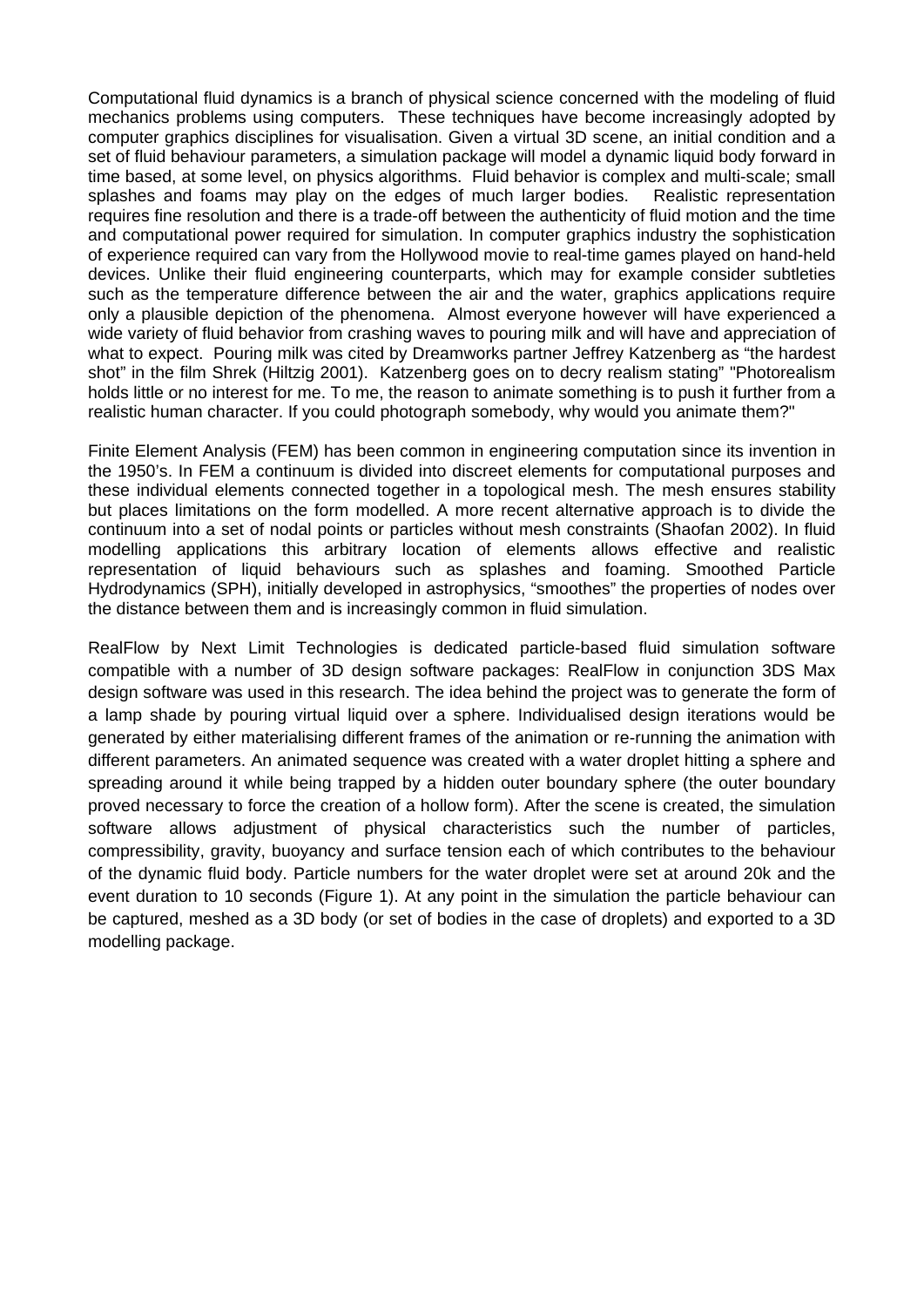

Figure 1 An animation sequence of a water droplet in motion

The resulting 3D models included numerous detached bodies representing spray and droplets. These bodies required manual attachment to allow the spherical form to be built as a rigid part. This manual process might be seen to detract from the authenticity of the simulation. The product designer's skills were vital at this point to maintain the 'natural' aesthetic whilst ensuring an appropriately rigid structure. A similar methodology was used in the creation of a trophy for the 2012 De Montfort University Alumnus Award (Figure 2). In this design the simulated water droplet impacted on a concave rather than a convex surface and the secondary invisible barrier was dispensed with. The form of the barrier surface used was similar to that of an egg cup which was also the approximate size of the manufactured piece. The simulated impact would cause the virtual fluid to form a wall of plumes rising up the sides of the vessel and shooting foaming droplets over the edge. In practice the surface generated would only fill a segment of the cup and several iterations were overlaid to create the 360 degree geometry printed for the trophy. Separate droplet bodies once again required manual CAD manipulation to attach them to the main body. An additional modification of the generated form was the addition of the stem which was modelled manually and attached in a Boolean operation. Abandoning the hidden secondary boundary allowed a much more natural looking form. It should be noted however that the double surface face in the previous example was required to produce the hollow shell of a technically more demanding, functional lighting object. The trophy is merely a sculptural artefact; although cup-like in form it could not retain liquid. The cup section of the award was 'printed' using Selective Laser Melting (SLM) in stainless steel and the plinth by Selective Laser Sintering (SLS) in polyamide. The plinth was hand finished and painted.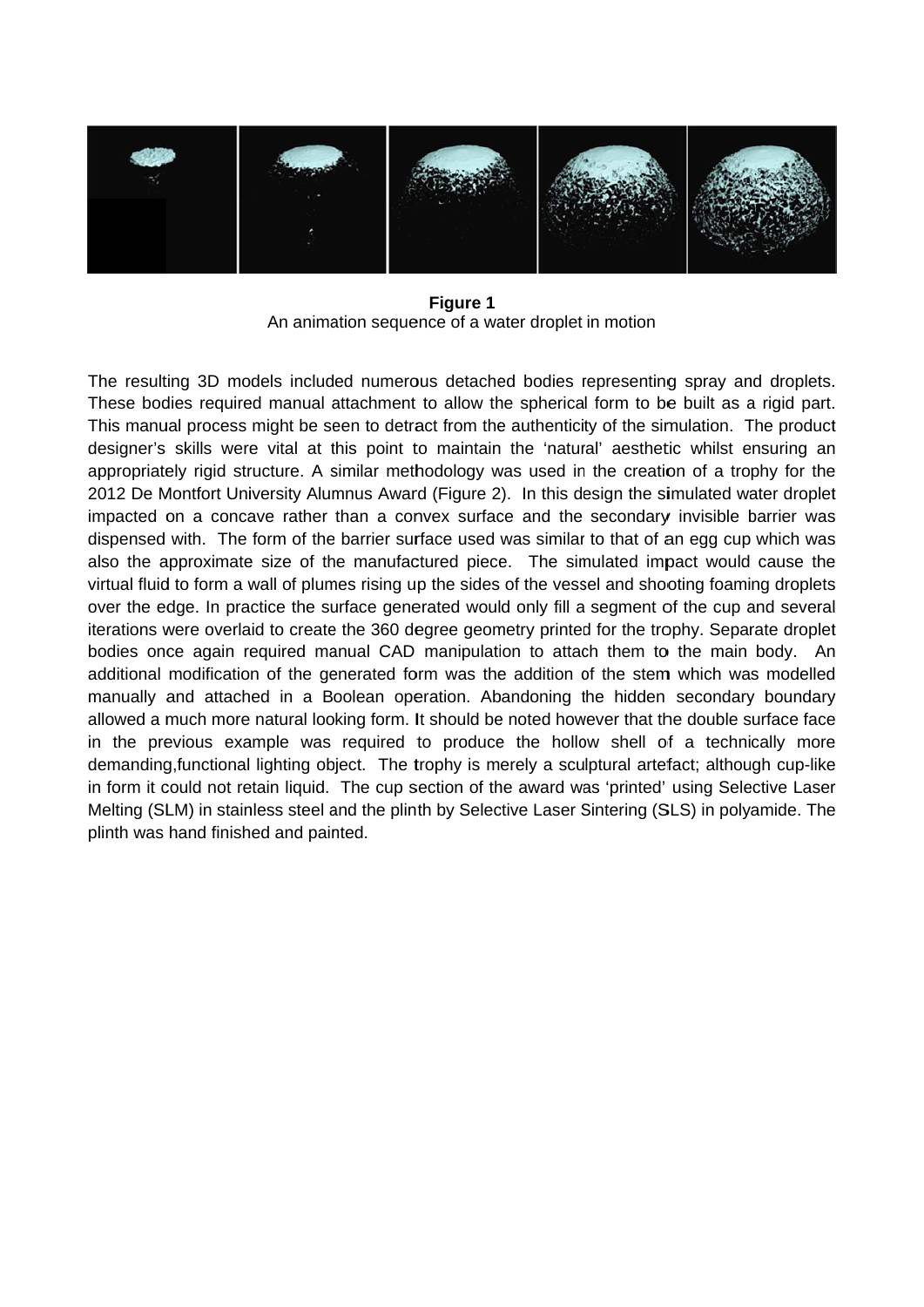

**Figure 2** De Montfort University Alumnus Award

## 2.0 Computer graphics, animation and augmented reality

In many of the author's creations, the animated meta-designs stimulate as much interest as the real-world production pieces they generate. These virtual 'performances' are to some extent lost in the physical object purchased by the consumer. The proliferation of web-enabled devices, in particular smart phones, potentially allows a ready link between virtual concept and physical artefact through an augmented reality experience. T-Rex Versus the Gorilla is a jewellery ring collection created around such an experience.

A recent joint research project between De Montfort University, UK, Loughborough University UK and Vaal University of Technology. South Africa facilitated collaboration between the author and an experienced digital sculptor for film, Philip Van der Walt. The idea was to examine alternate workflows and software tools associated with diverse forms of 3D practice. Direct digital manufacturing has diminished the significance of 'design for manufacture' bringing product or industrial design closer to more empirical art and craft disciplines. A common digital platform coupled with increasingly easy translation between software packages allows a cross fertilisation of techniques and practice. Digital sculpting software such as Z-Brush and Sculptris allow the rapid development of 3D characters using tools that mimic manual techniques such as the sculpting of clay.

T-Rex Versus the Gorilla is inspired by 60's science fiction movies. The design centres on a fight sequence between monster characters. These figures wrap around opposing sides of the finger to form a ring with the gorilla gripping the T-Rex's tail on the underside (Figure 3). The fight sequence exists as a virtual animation with the protagonists exchanging blows and with a precious stone employed as a weapon.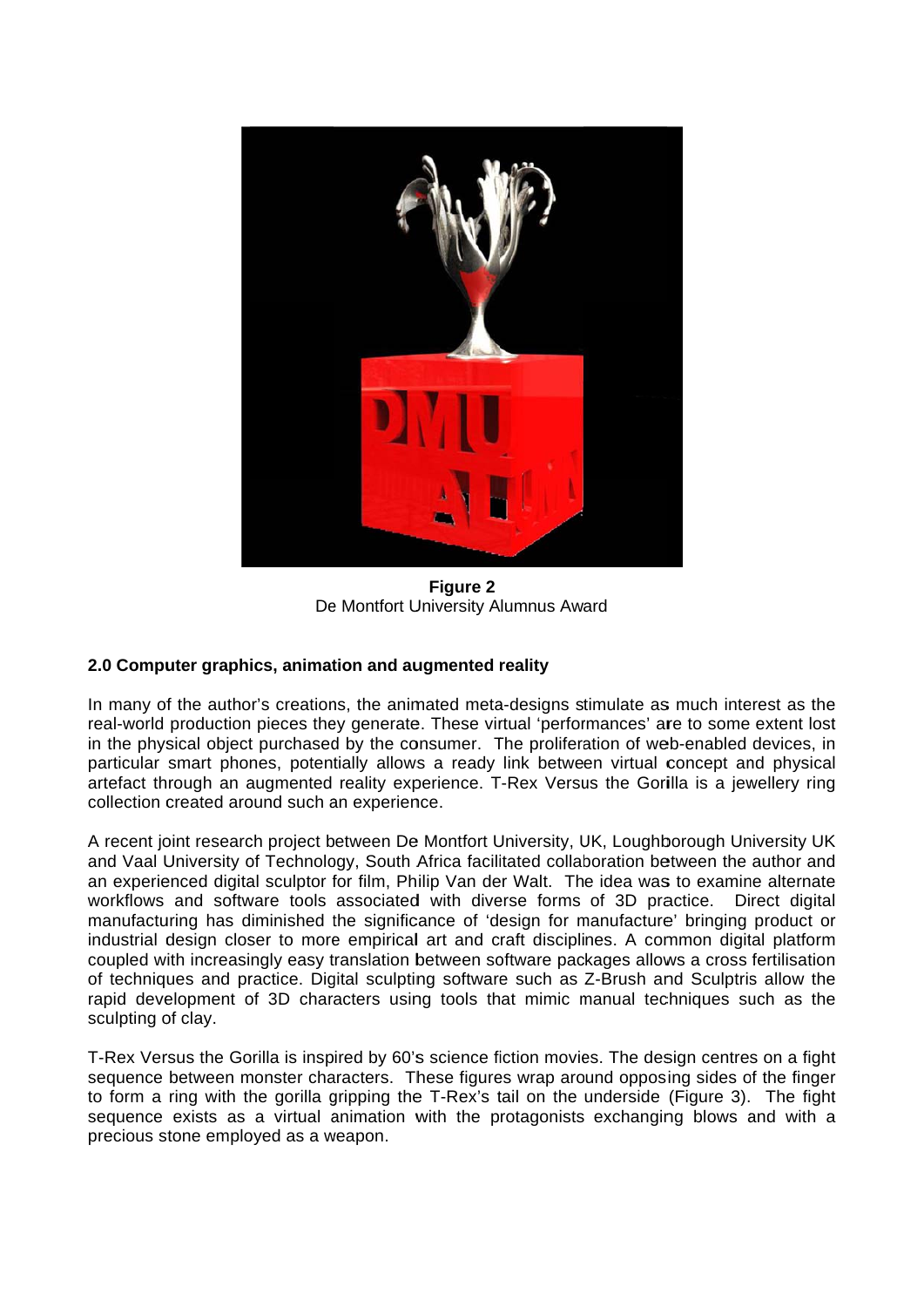

Character sketch by digital sculptor Philip Van der Walt Figure 3

Using the animation industry technique of rigging the characters were moved through a choreographed action sequence that was first explored using human actors in costume. The use of actors was a further technique derived from the film industry; this process added valuable realism to the poise and balance of the virtual creatures (Figure 4). Skeletal frames were constructed within polygon meshes derived from digital sculpting in Z-Brush. The rigged monsters were then moved through a series of key strike positions previously established using the actors. A key frame animation was then used to extrapolate between these orientations creating a seamless animation. The idea is that five of these key frame poses will be materialised into a set of ring designs. The ring designs are to be cast in silver from printed waxes and the gorilla distinguished from the dinosaur using black Rhodium plating. eee<br>edgs<br>ed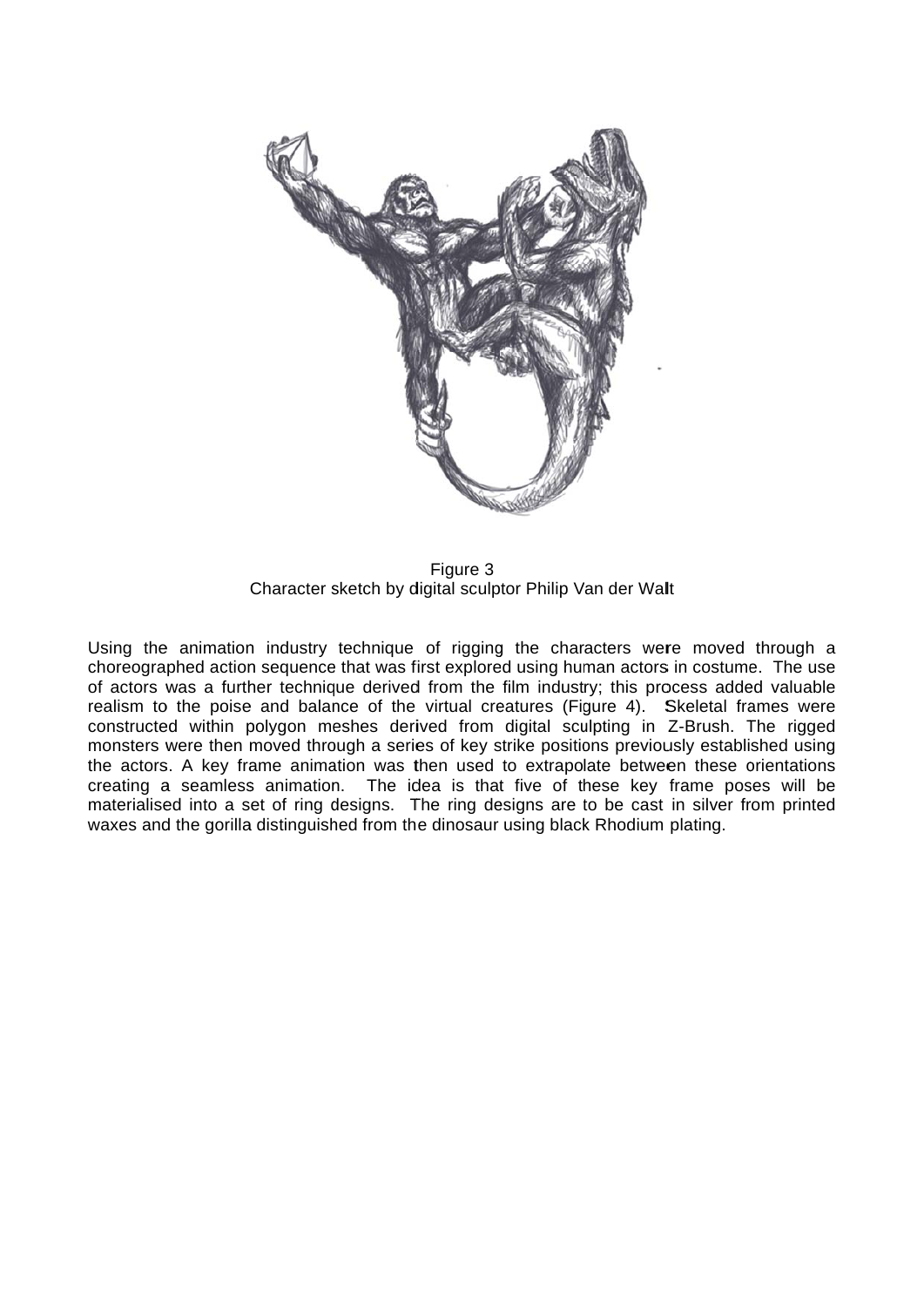

Figure 4 Acting out the action sequence

The skeletal rig is best applied to the creature mesh in a "Da Vinci" pose with limbs slightly splayed (Figure 5). This orientation facilitates the distinction of limb and body and allows movements to be confined to appropriate areas of the mesh. Creased areas such as arm-pit and crotch can cause particular difficulty. Even with a well modelled mesh and a carefully constructed skeletal rig character manipulations are likely to distort the underlying geometry; the more extravagant the movement the greater the risk. The effect of such inconsistencies might go unnoticed in as rendered animation but would be unacceptable in a manufactured artefact. Aside from the aesthetic aspect, problems such as self-intersecting surfaces, whilst they might render on-screen, will prevent the successful export of production data. This meant a two stage process. An animated sequence was created by manipulating the rigged 3D characters through the strike poses identified by the actors. The character meshes at these key points were then exported separately and any areas of inconsistency, visual or geometric, reworked manually in CAD. A stated aim of FutureFactories research is the automatic computer generation of variants avoiding creative input after the meta-design has been defined. Greater skill, tools and resources applied to the rigging and animation could reduce or eliminate these mesh problems and allow the automated output of 'clean' data. This is a trade-off between the level of initial CAD investment and postgenerative manual work. The pros and cons of such 'mapping' processes have been reported previously (Dean 2005). This design was conceived as a set of five pieces rather than an extended run of variants; hence an element of manual finessing was acceptable.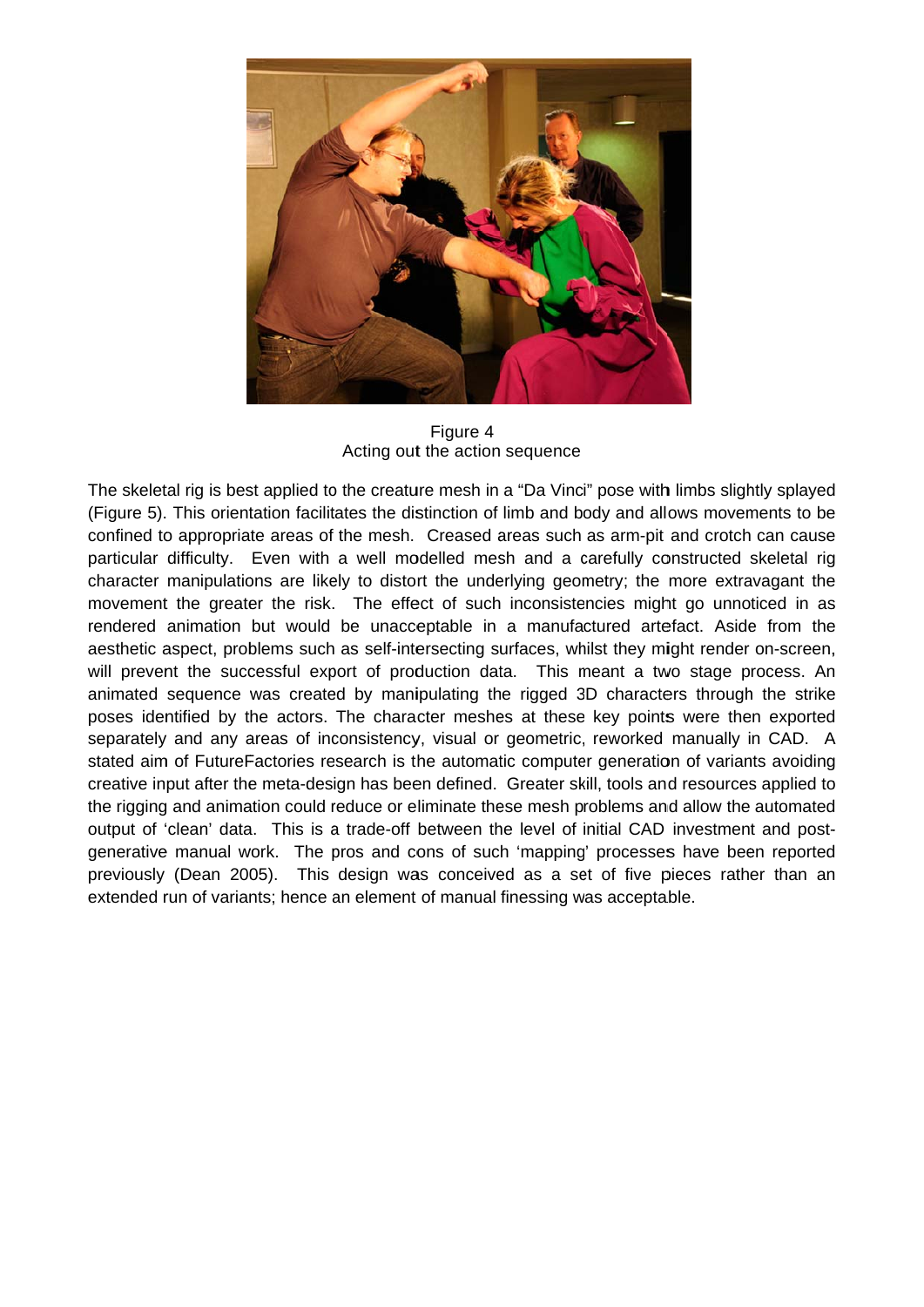

Figure 5

The rigged gorilla in a Da Vinci pose

The animation is a fundamental part of the design and its potential allure to the buying public. It is important that this video clip can be seen alongside the isolated pose that each physical ring represents. The solution was to include a Quick Response (QR) code on the underside of the ring and for this code to facilitate access via a suitable mobile device, to the animation posted on the internet.

## 3.0 Topological optimisation

In the context of a population increasing in both weight and age, walking aids are becoming increasingly important. In performance terms, these devices have developed significantly from the walking stick with specific consideration of mechanics, materials and ergonomics. Topology Optimisation is a research specialisation that identifies the best material distribution within a fixed boundary, under given loading scenarios. This methodology effectively 'strips away' unnecessary material to create more efficient mechanical structures. Working in collaboration with the EPSRC Centre for Innovative Manufacturing in Additive Manufacturing the author explored concepts where there might be an opportunity for innovative aesthetics as well as an advantage in enhanced engineering performance. From a structural standpoint, the objective was to minimise the weight of the part in relation to the yield stress of the titanium material used. A density based method of topology optimisation was utilised whereby material across the virtual part model was selectively added or removed over time. Over a number of iterations the weight is gradually reduced whilst constraints placed on the mechanical performance of the part remain satisfied resulting in a topologically optimal design (Figure 6).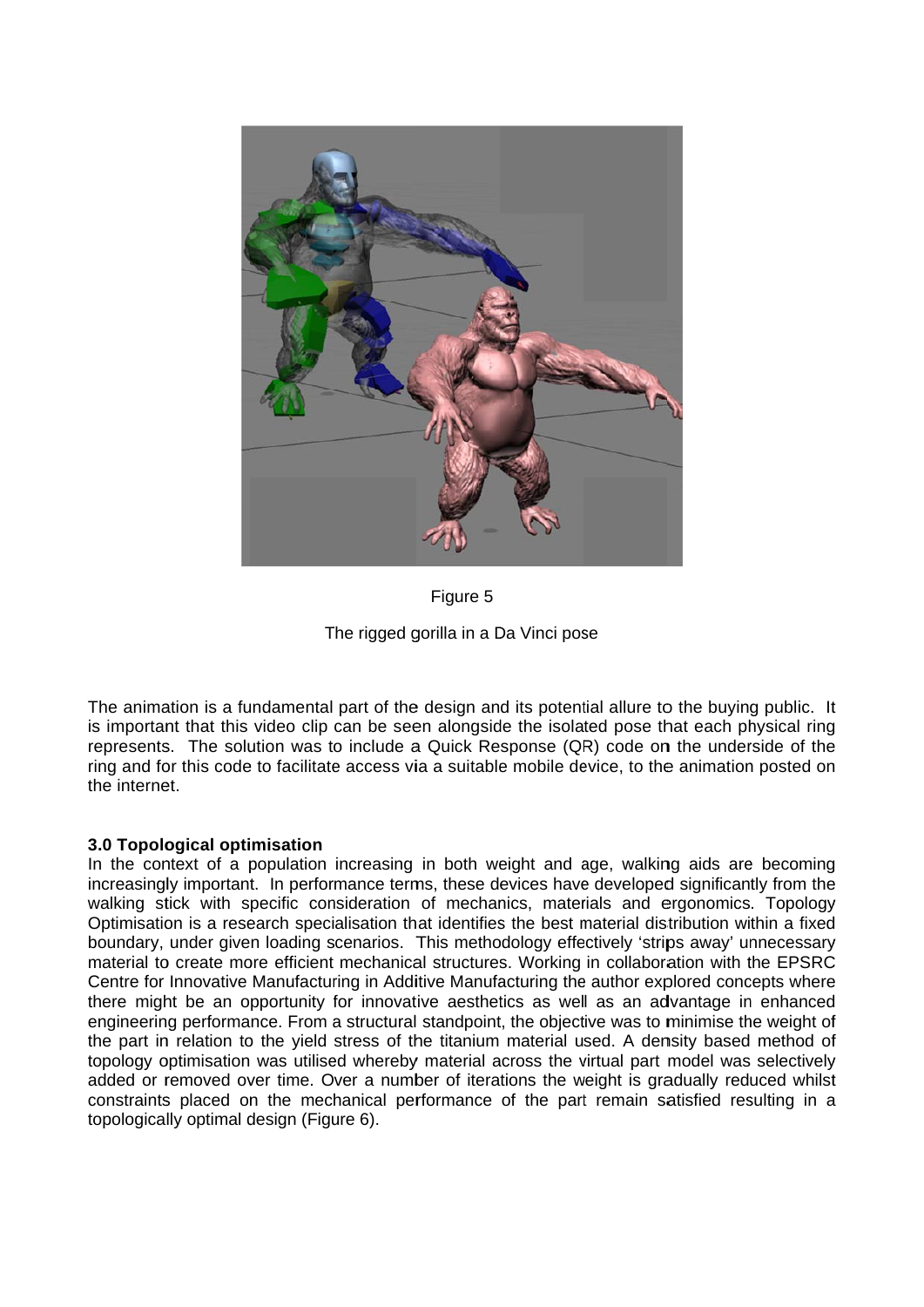

Figure 6 A sequence from the topological optimisation process

This process would suggest an iterative refinement toward a single optimal design solution based on mechanical performance. The use of topological optimisation often results in striking, and counter-intuitive aesthetics. It can also however yield outcomes that, whilst mechanically optimal, are visually unremarkable. A monocoque structure in a curvaceous part can be an excellent mechanical solution: Altair Optistruct, the topological optimisation software used in this research. can often revert to this option. Visually the monocogue is indistinguishable from a solid part. By adjusting the loading conditions it proved possible to steer the optimisation process. In this way a part could be created that was both visually striking and that, at the same time, offered extremely high, if not literally optimal, mechanical performance. The resulting design is eccentric. It is difficult to imagine arriving at such an outcome without the use of digital tools, certainly not without compromising rather than optimising the mechanical performance. This is an example of how the use of specialised technology could help suggest novel forms, yet retain and enhance the functional constraints of the project. The walking aid was 'printed' in titanium via SLM with a carbon fibre laminate shaft (Figure 7).



Figure 7 A walking aid produced using Topological Optimisation

#### **4.0 Conclusions**

Common digital platforms increasingly offer a democratisation of specialist technologies and processes. Often the rationale behind such software tools centres on benefits of productivity and efficiency with understandably little regard given to the creative potential they might offer. The case studies illustrate the potential creative benefits of interdisciplinary (applying the methods from one discipline to another), multidisciplinary (combined skills from various disciplines) and transdisciplinary practice.